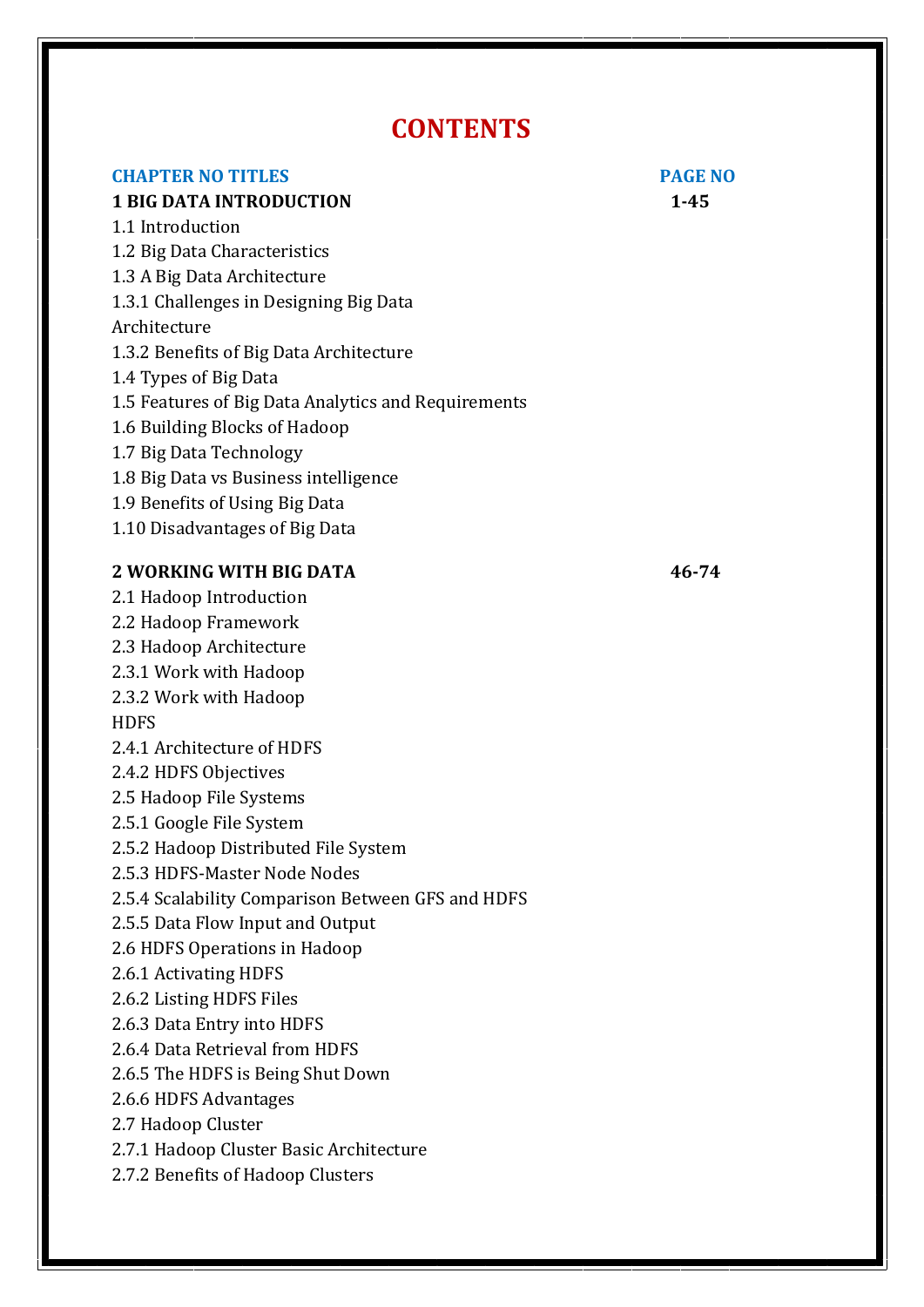#### **3 MAPREDUCE 25-91**

3.1 Introduction Writable Wrappers for Java Primitives 4.6 Raw Comparator Will Speed Up Your Hadoop Map/Reduce (Mr) 4.7 Comparators That are Made to Order

## **5 Apache PIG 106-131**

5.1 Introduction 5.1.1 Apache Pig Applications 5.1.2 History of the Apache Pig 5.2 Importance of the Apache Pig 5.3 Pig Characteristics 5.4 Apache Pig Vs MapReduce 5.5 Apache Pig – Architecture 5.6 Pig Latin Data Model 5.7 The Pig Latin Application Flow in Hadoop 5.8 Working Through The Abcs Of Pig Latin 5.9 Pig Latin – Basics 5.10 Evaluating Local and Distributed Modes of Running Pig Scripts 5.11 Pig Script Interfaces in Hadoop 5.12 Pig Script Execution | Apache Pig Running Scripts and Comments

Introduction to the Hive 6.1.1 Mapreduce Operations Can be Carried Out in A Variety of Ways 6.1.2 Important Hive Characteristics 6.1.3 Hive Can be Interacted with Using Methods 6.1.4 The Following are Some of the Most Critical Elements of Hive 6.1.5 Relational databases vs Hive 6.1.6 Features of Hive 6.2 Hive Architecture 6.3 Hive Job Execution Flow 6.4 Different Modes of Hive 6.5 Workflow of Hive 6.6 Hive - Data Types 6.6.1 Types of Strings 6.7 Hive - Create Database 6.8 Hive - Drop Database

**6 HIVE 132-176**